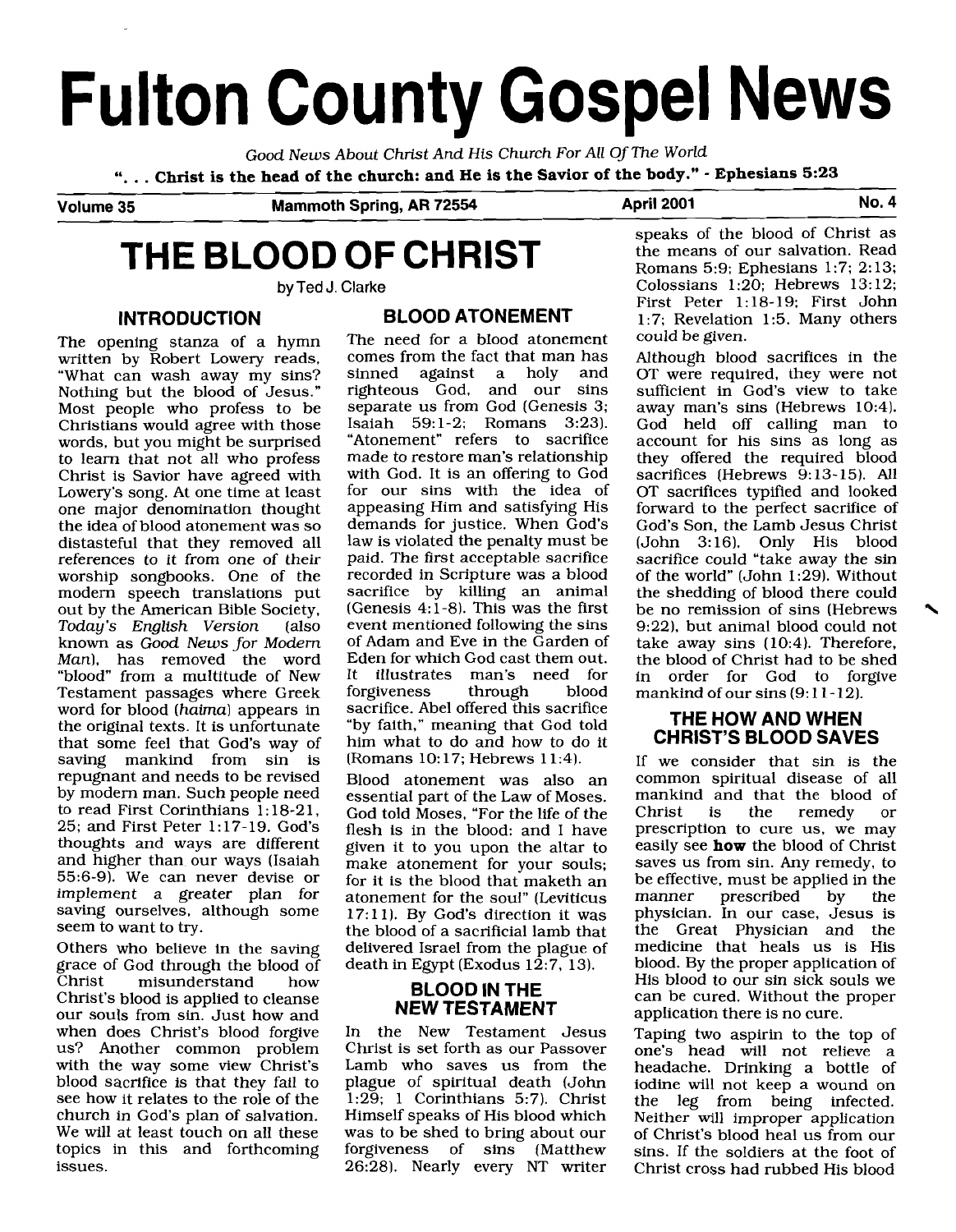### **FULTON COUNTY GOSPEL NEWS**  USPS **Publication** #211780

... is a Periodical publication issued monthly by the Church of Christ at Third and Bethel (P.O. Box 251). Mammoth Spring, **AR** 72554-0251. **POSTMASTER: Please mail all changes of address to the above address.** 

**FCGN** is mailed free of charge to any who care to receive it. We will be happy to add any names to the regular mailing list. If you send in a name we<br>must have a complete address must have a complete address,<br>including number and street name, or R.R. or HCR number, plus box number, or a P.O. Box number and the **NINE DIGIT ZIP CODE.** This paper is supported by voluntary contributions for which we are grateful. Financial information will be furnished upon request. **Mail all address corrections or manuscripts to:** 

### **FULTON COUNTY GOSPEL NEWS**  P.O. Box 251 Mammoth Spring, AR 72554

TED J. CLARKE ..................... EDITOR Phone ......................... (870) 625-32 17 **Fax** ............................. (870) 625-3137 E-Mail ................. tedjc@centurytel.net **Website www.fultoncountygospelnews.org**  Joseph Chase - Webmaster E-mail: chasejoseph@yahoo.com

all over their bodies or had drunk some of it, they would still have been the same rank sinners. The application of the healing benefits of Christ's blood is a spiritual application, administered by God when we obey His word. One has not **automatically** been forgiven because Jesus shed His blood nearly two thousand years ago. There is no such thing as universal salvation of all men. Only those who do God's will can be saved by the blood of Christ (cf. Matthew 7:21-23).

While He hung on the cross, the Lord uttered a prayer to God, saying, "Father, forgive them, for they know not what they do" (Luke 23:34). Did God hear Jesus' prayer? Indeed, He did. Did God immediately forgive those who crucified His Son? **He did not!** In fact, fifty days later, after Christ had risen from the dead and ascended back to heaven, the apostle Peter still held the Jews guilty for taking Jesus with "wicked hands" and having "crucified and slain" Him (Acts 2:23). Peter did go on to tell the Jews who heard him how they could receive remission (forgiveness) of sins through Christ (verses 36-40). What Peter gave to them was information how to petition God to apply the healing merits of Christ's blood to their sin sick souls.

Let us consider **what** heals us from our sins. The "blood" of<br>Christ is **what** brings us Christ is **what** brings us "remission of sins" 26:28). The "blood" of Jesus is **what** "washed us from our sins" (Revelation 1:5). The "blood" of the Lord is **what** "cleanses our Lord is **what** "cleanses our conscience" from our sins to begin serving God (Hebrews 9:14). **The major question is "when" God applies the saving benefits of Christ's blood to our souls!** The Scriptures clearly answer that question and we must accept this as the only proper application of Christ's blood to the soul of a sinner to save him/her from one's past sins in becoming a Christian.

According to Acts 2:36-38, God applies Christ's blood to us **when**  we culminate our initial obedience in being "baptized in the name of Jesus Christ for the remission of sins." Faith (Acts 2:36) and repentance [2:38) must precede baptism, but it is only **in baptism**  that the **when** of remission of sins by Christ's blood can be said to have occurred. Jesus blood that was shed "for remission of sins" (Matthew 26:28) brings remission **when** we obey Him in being baptized. This is in complete harmony with what Jesus stated in Mark 16:16, "He that believeth and is baptized shall be saved, he<br>that believeth not shall be helieveth not shall be damned." Salvation from sin by Christ's blood follows only **when**  faith is followed by baptism. The apostIe John clearly stated that the Lord "washed us from our sins in his own blood" (Revelation 1:5), but God told Saul of Tarsus, through Ananias, that the **when** of that washing would only come if he would "arise, and be baptized, and wash away thy sins, calling on the name of the Lord" (Acts  $22:16$ ). Of course, Saul, who became the apostle Paul, had believed and shown signs of repentance before being baptized (Acts 9:1-11). However he was told his sins would not be washed away until **the act of baptism.** Hebrews 9:14 states our consciences are our consciences are cleansed by the blood of Christ, but the apostle Peter tells us **when** 

that cleansing of the conscience takes place. After reminding his readers that Noah and his family were saved by water, Peter said, "The like figure whereunto even baptism does also save us (not the putting away of the filth of the flesh, but the answer of a good conscience toward God,) by the resurrection of Jesus Christ" (1 Peter 3:20-21). Christ's blood cleanses our conscience, but it does so **when** we are baptized in order to be saved. That is when God applies the merits of Christ's shed blood to heal our souls from sin. Since Peter says, "baptism doth also now save us," one cannot have a conscience cleansed<br>by Christ's blood ("a good by Christ's blood ("a good conscience toward God") until **after baptism.** 

## **CONCLUSION**

Some profess to believe in the blood of Christ as **what saves** us, but they deny or ignore plain and repeated Bible teaching as to when it saves one. The healing balm of the blood of the Great Physician is applied by God to our sin sick souls **when we obey** Him in becoming Christians (Hebrews 5:9; Matthew 7:21-29; Luke 6:46). There is no other cure. There is no other application.

Paul said, "the wages of sin is death; but the gift of God is eternal life through Jesus Christ our Lord" (Romans 6:23). That death is eternal separation and everlasting punishment "for them who know not God, and that obey not the gospel of our Lord Jesus Christ" (2 Thessalonians 1:7-9). We plead with you as God pleaded with Israel of old: "Say unto them, As I live, saith the Lord GOD, I have no pleasure in the death of the wicked; but that the wicked turn from his way and live: turn ye, turn ye from your evil ways; for why will ye die, 0 house of Israel" (Ezekiel 33: 1 I)? If you do not have Christ's blood applied to your soul in God's appointed way, you will suffer eternal death. This is not a ceasing to exist as some denominations teach, but a conscious eternal torment. Do not listen to any religious quacks who tell you that you can contact the merits of Christ's blood some other way. Read and obey the Scriptures we have set forth in this article. If you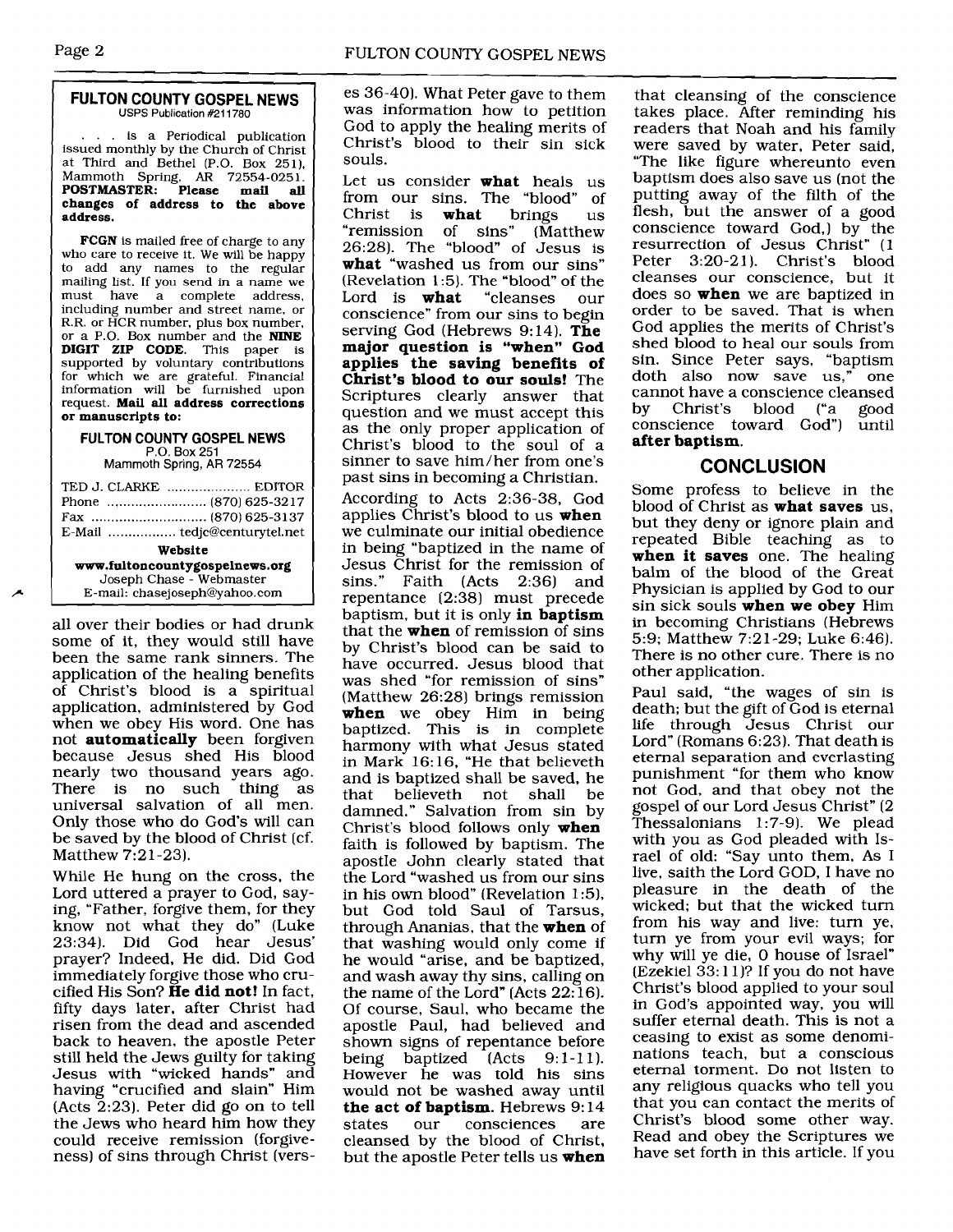believe that Christ's blood is the what of salvation, will you not also<br>accept the Scriptures that say accept the Scriptures that **when** that salvation from sin can be claimed by you? Contact us if we can help you or you need information about a church of Christ in your area. [Next month: "Christ's Blood and His Church"]



**by Bob Spurlin** 

The writer, for over five years, has waged a battle against the dreaded disease, multiple sclerosis. My change in life style has been a shock to the system, and to my family. This writer has always been active as an evangelist, father, and husband for about thirty years. My devotion to my loved ones and commitment to my work has been the center of my life. However, this writer is very aware of countless others who have to endure even more in their daily existence. As a child the old expression, "woe is me," suggested the difficulties and trials that one was experiencing. While a young boy there was a poem that illustrates these prior points. Note part of it, "Once I complained about having no shoes until there appeared a boy that had no feet. I also complained because there were no glasses to help me read, then I saw a boy that could not see." This illustrates clearly that if we look around, we will always discover those that are in a more serious circumstance. What is the correct formula for dealing with those who are hurting, dealing with a dreaded disease, coping with the loss of a loved one, or another serious dilemma? Jesus came into a world that was hurting and sick at heart. He is the Great Physician and will deal with whatever needs we might have. The Savior was eating with the publicans and sinners as the Pharisees began to murmur, "Why do ye eat and drink with the publicans and sinners? And Jesus answered and said, they that are whole need not a physician, but they that are sick. I came not to call the righteous, but sinners to

repentance" (Luke 5:30-32). Jesus, the Great Physician, can heal the human heart and cure the ills that afflict the mass of humanity (1 Pet. 2:21-251.

This writer was preaching in the hills of East Tennessee when he met a man that was very angry against God. His son had escaped<br>dismemberment and/or any dismemberment and/or any<br>serious injury while he was serious injury while he serving in the Vietnam War. This father was so thrilled to have his son home and in one piece that he was beside himself with joy. Unfortunately, the son worked for Tennessee Power Inc. The first day on the job he was climbing a power<br>pole when he inadvertently pole when he inadvertently suffered death by grabbing a live wire that contained thousands of volts of electricity. "Where was God when my son was killed?" the father said to the preacher. The preacher replied, "He was at the same place when His son was killed." Playing the blame game is always easy and disparages God for death, illness, taxes, financial ruin, etc. James, the brother of our Lord, said, "Blessed is the man that endureth temptation (or trials), for when he is tried, he shall receive the crown of life, which the Lord hath promised to them that love him. Let no man say when he is tempted (tried), I am tempted of God, for God cannot be tempted with evil, neither tempteth he any man" (James 1: 12-13). We must not blame God for all our ills in life. My precious daughter suffered death at the hands of a reckless driver, and then people responded, "It is God's will." My family and this writer do not accept the not accept predisposition that it was God's will, or that God was at fault for such a crushing nightmare. Reader friends, can you imagine the God of heaven sitting on his majestic throne causing terrible<br>accidents to occur, inflicting accidents to occur, disease, hardship, or other forms of adversity whenever the mood strikes him? Have we forgotten the story of Job in the Old Testament? It was Satan's actions that subjected Job and his family to the tragedy inflicted upon them, not God's (Job 1: 8-22). The patriarch, Job, did not beat his breast and blame God for his ills. He recognized the source of his

problems and it was Satan. Paul in the New Testament stated to the Corinthians, "Lest Satan should get an advantage of us, for we are not ignorant of his devices" (2 Cor.<br>2.11) Paul was warning the  $2:11$ ). Paul was warning Christians at Corinth that we should not be ignorant of Satan's<br>devices. Subsequently, many Subsequently, devices and tools are in the arsenal of Satan that can assault and victimize us at will. Adversity in all its forms and compositions can alter our thinking and sway us in our judgment and decision making process. What is the real clue or glimmer of hope?

Hope versus despair and true solidarity seems shaky at best<br>when faced with unbearable when faced with unbearable<br>obstacles. Whatever form of obstacles. Whatever adversity we may be facing, we can endure it and reach the mountaintop. Hope through Christ is the first step that we must take (John 14: 6). A good physician who gives us a thorough examination will ask a series of questions that will give him our family history. It may seem tedious and time consuming, yet this is the only way he can reach an accurate diagnosis. Jesus, the Great Physician, knows His patient and is aware of our physical and spiritual maladies. Overcoming adversity can be therapeutic, which includes reaching out to others. This writer has discovered over many years that one can overcome loneliness and depression by seeing others. If one is active and able to get out, try visiting a patient at a nursing home facility. Many have discovered that their problems are not nearly as bad as they previously thought. **As a shut-in myself, nothing gets me charged-up more than receiving cards, notes, and letters written by the individual.** Start writing a journal or book of your life that conveys some of your remarkable experiences. Good times and bad will give a clear and panoramic view of your life. This writer has begun such a task and it is something that they will pass down to my family and hopefully succeeding generations. Again, it is very therapeutic and healthy and will provide mental and spiritual well being. Christ is the solution and satisfies every need that we have (John 6:68; Eph. 1:3).